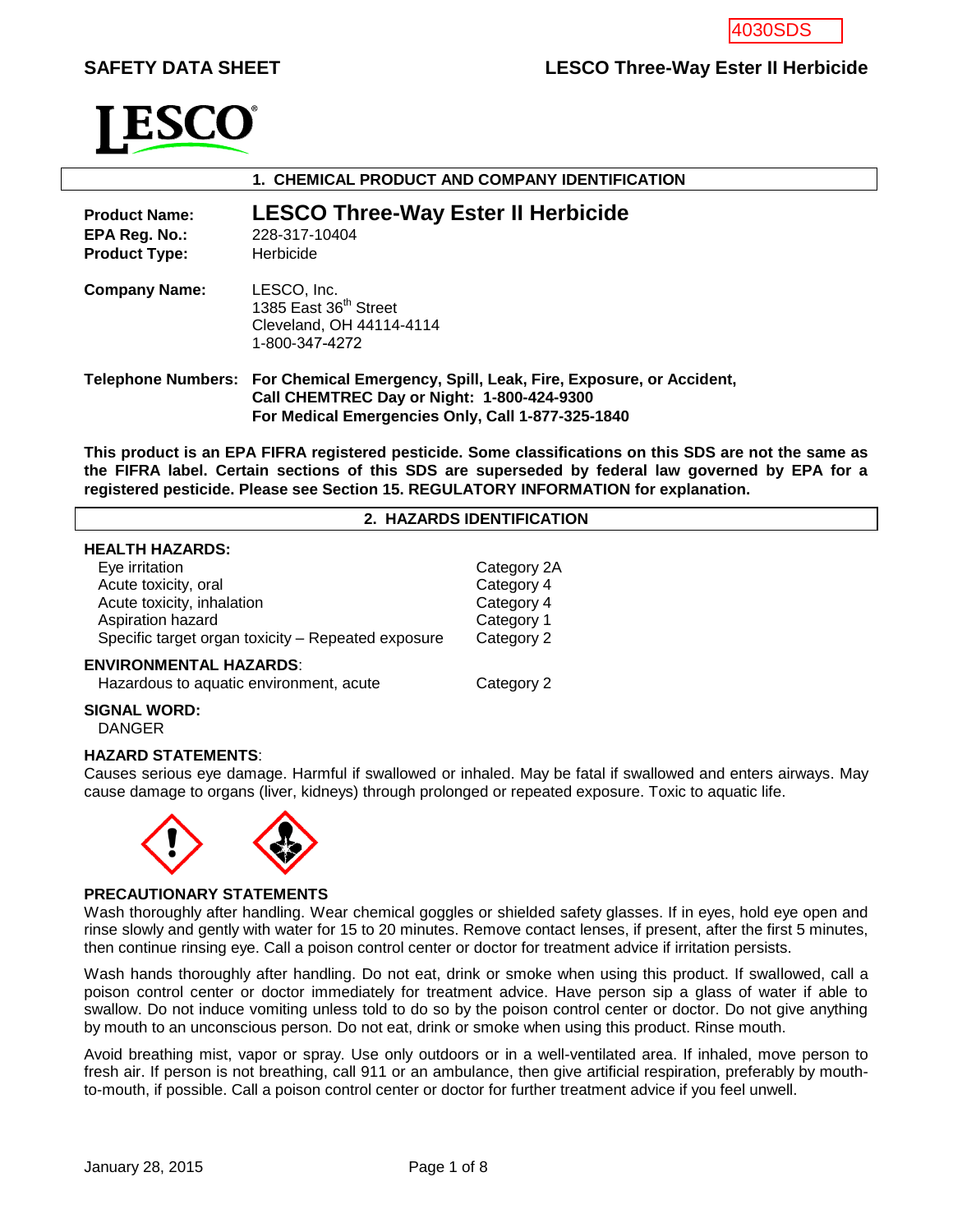If swallowed, call a poison control center or doctor immediately for treatment advice. Do not give any liquid to the person. Do not induce vomiting unless told to do so by the poison control center or doctor. Do not give anything by mouth to an unconscious person. **Do NOT induce vomiting.**

Do not breathe mist, vapor or spray. Get medical advice/attention if you feel unwell.

| 3. COMPOSITION / INFORMATION ON INGREDIENTS                        |                                        |            |             |  |
|--------------------------------------------------------------------|----------------------------------------|------------|-------------|--|
| <b>COMPONENT</b>                                                   |                                        | CAS NO.    | % BY WEIGHT |  |
| 2-methyl-4-chlorophenoxyacetic acid, isooctyl (2-ethylhexyl) ester |                                        | 29450-45-1 | 56.14       |  |
| Butoxyethanol Ester 3,5,6-Trichloro-2-Pyridinyloxyacetic Acid      |                                        | 64700-56-7 | 5.00        |  |
| Dicamba Acid                                                       |                                        | 1918-00-9  | 3.60        |  |
| Other Ingredients Including:                                       |                                        |            | 35.26       |  |
| Petroleum distillates                                              |                                        | 64742-47-8 |             |  |
| Synonyms:                                                          | Mixture of MCPA, Triclopyr and Dicamba |            |             |  |

# **4. FIRST AID MEASURES**

**If in Eyes:** Hold eye open and rinse slowly and gently with water for 15 to 20 minutes. Remove contact lenses, if present, after the first 5 minutes, then continue rinsing eye. Call a poison control center or doctor for treatment advice.

**If Swallowed:** Call a poison control center or doctor immediately for treatment advice. Have person sip a glass of water if able to swallow. Do not induce vomiting unless told to do so by the poison control center or doctor. Do not give anything by mouth to an unconscious person.

**If on Skin or Clothing:** Take off contaminated clothing. Rinse skin immediately with plenty of water for 15 to 20 minutes. Call a poison control center or doctor for treatment advice.

**If Inhaled:** Move person to fresh air. If person is not breathing, call 911 or an ambulance, then give artificial respiration, preferably by mouth-to-mouth, if possible. Call a poison control center or doctor for further treatment advice.

**Note to Physician:** Contains petroleum distillates. May pose an aspiration pneumonia hazard.

## **5. FIRE FIGHTING MEASURES**

**Extinguishing Media:** Recommended for large fires: foam or water spray. Recommended for small fires: dry chemical or carbon dioxide.

**Special Fire Fighting Procedures:** Firefighters should wear NIOSH/MSHA approved self-contained breathing apparatus and full fire-fighting turn out gear. Dike area to prevent runoff and contamination of water sources. Dispose of fire control water later.

**Unusual Fire and Explosion Hazards:** If water is used to fight fire or cool containers, dike to prevent runoff contamination of municipal sewers and waterways.

**Hazardous Decomposition Materials (Under Fire Conditions):** May produce gases such as hydrogen chloride and oxides of nitrogen and carbon.

## **6. ACCIDENTAL RELEASE MEASURES**

**Personal Precautions:** Wear appropriate protective gear for the situation. See Personal Protection information in Section 8.

**Environmental Precautions:** Prevent material from entering public sewer systems or any waterways. Do not flush to drain. Large spills to soil or similar surfaces may necessitate removal of topsoil. The affected area should be removed and placed in an appropriate container for disposal.

**Methods for Containment:** Dike spill using absorbent or impervious materials such as earth, sand or clay. Collect and contain contaminated absorbent and dike material for disposal.

**Methods for Cleanup and Disposal:** Pump any free liquid into an appropriate closed container. Collect washings for disposal. Decontaminate tools and equipment following cleanup. See Section 13: DISPOSAL CONSIDERATIONS for more information.

**Other Information:** Large spills may be reportable to the National Response Center (800-424-8802) and to state and/or local agencies.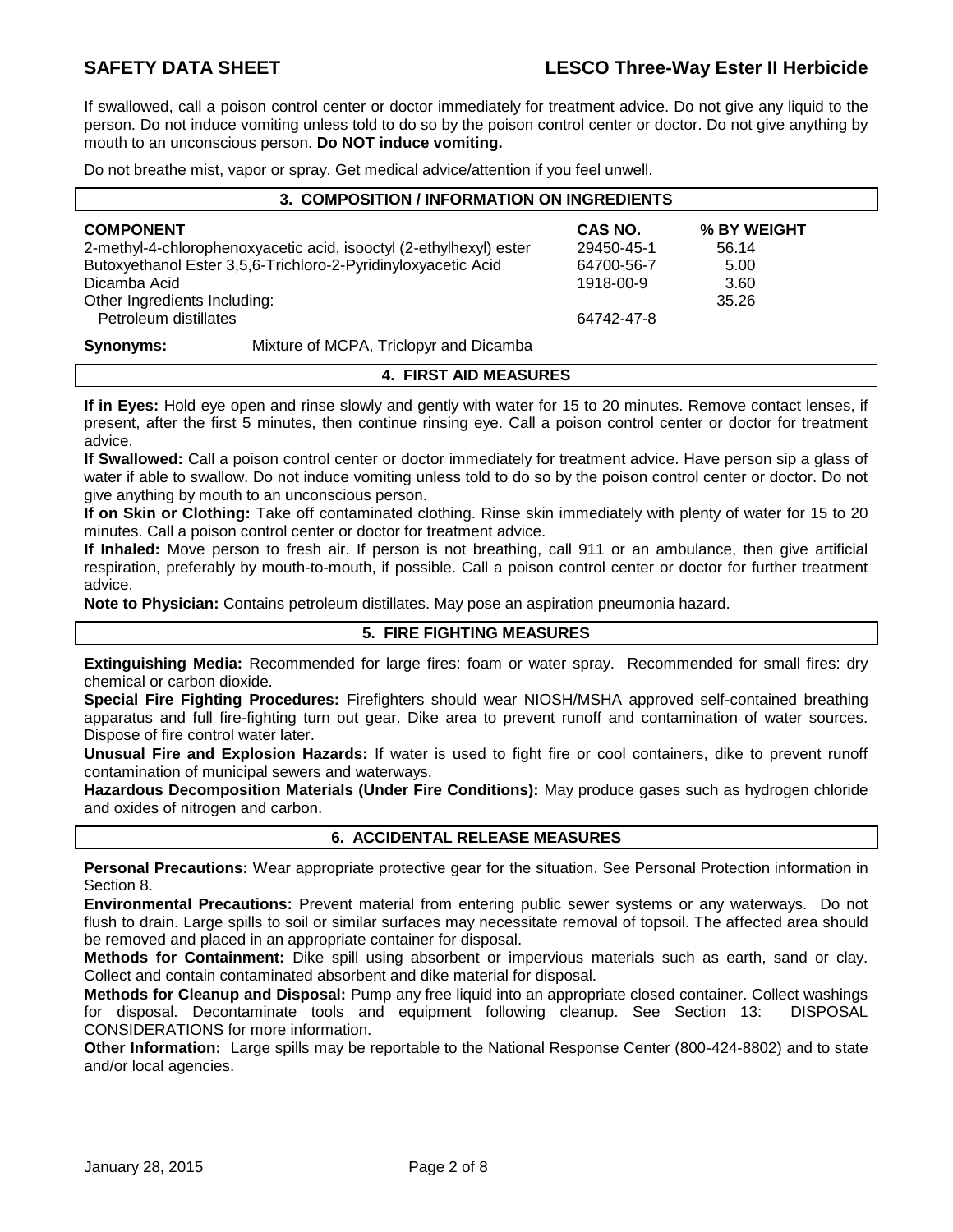## **7. HANDLING AND STORAGE**

### **HANDLING**:

Avoid contact with skin, eyes or clothing. Users should wash hands before eating, drinking, chewing gum, using tobacco or using the toilet. Remove clothing/Personal Protective Equipment (PPE) immediately if pesticide gets inside. Then wash thoroughly and put on clean clothing. If pesticide gets on skin, wash immediately with soap and water. Remove PPE immediately after handling this product. As soon as possible, wash thoroughly and change into clean clothing.

### **STORAGE:**

Always store pesticides in a secured warehouse or storage building. Containers should be opened in wellventilated area. Keep container tightly sealed when not in use. Do not stack cardboard cases more than two pallets high. Do not store near open containers of fertilizer, seed or other pesticides. Do not contaminate water, food or feed by storage or disposal.

### **8. EXPOSURE CONTROLS / PERSONAL PROTECTION**

#### **Engineering Controls:**

Where engineering controls are indicated by specific use conditions or a potential for excessive exposure, use local exhaust ventilation at the point of generation.

#### **Personal Protective Equipment:**

**Eye/Face Protection:** To avoid contact with eyes, wear chemical goggles or shielded safety glasses. An emergency eyewash or water supply should be readily accessible to the work area.

**Skin Protection:** To avoid contact with skin, wear long pants, long-sleeved shirt, socks, shoes and chemicalresistant gloves made of barrier laminate, nitrile rubber, neoprene rubber, or viton. An emergency shower or water supply should be readily accessible to the work area.

**Respiratory Protection:** Not normally required. If vapors or mists exceed acceptable levels, wear NIOSH approved air-purifying respirator with cartridges/canisters approved for use against pesticides.

**General Hygiene Considerations:** Personal hygiene is an important work practice exposure control measure and the following general measures should be taken when working with or handling this material: 1) do not store, use and/or consume foods, beverages, tobacco products, or cosmetics in areas where this material is stored; 2) wash hands and face carefully before eating, drinking, using tobacco, applying cosmetics or using the toilet.

#### **Exposure Guidelines:**

|                      | <b>OSHA</b> |             | <b>ACGIH</b> |             |      |
|----------------------|-------------|-------------|--------------|-------------|------|
| <b>Component</b>     | TWA         | <b>STEL</b> | TWA          | <b>STEL</b> | Unit |
| MCPA 2-EHE           | NΕ          | NE          | NE           | NE          |      |
| <b>Triclopyr BEE</b> | ΝE          | NE          | NE           | NE          |      |
| Dicamba              | NE          | ΝE          | <b>NE</b>    | NE          |      |

NE = Not Established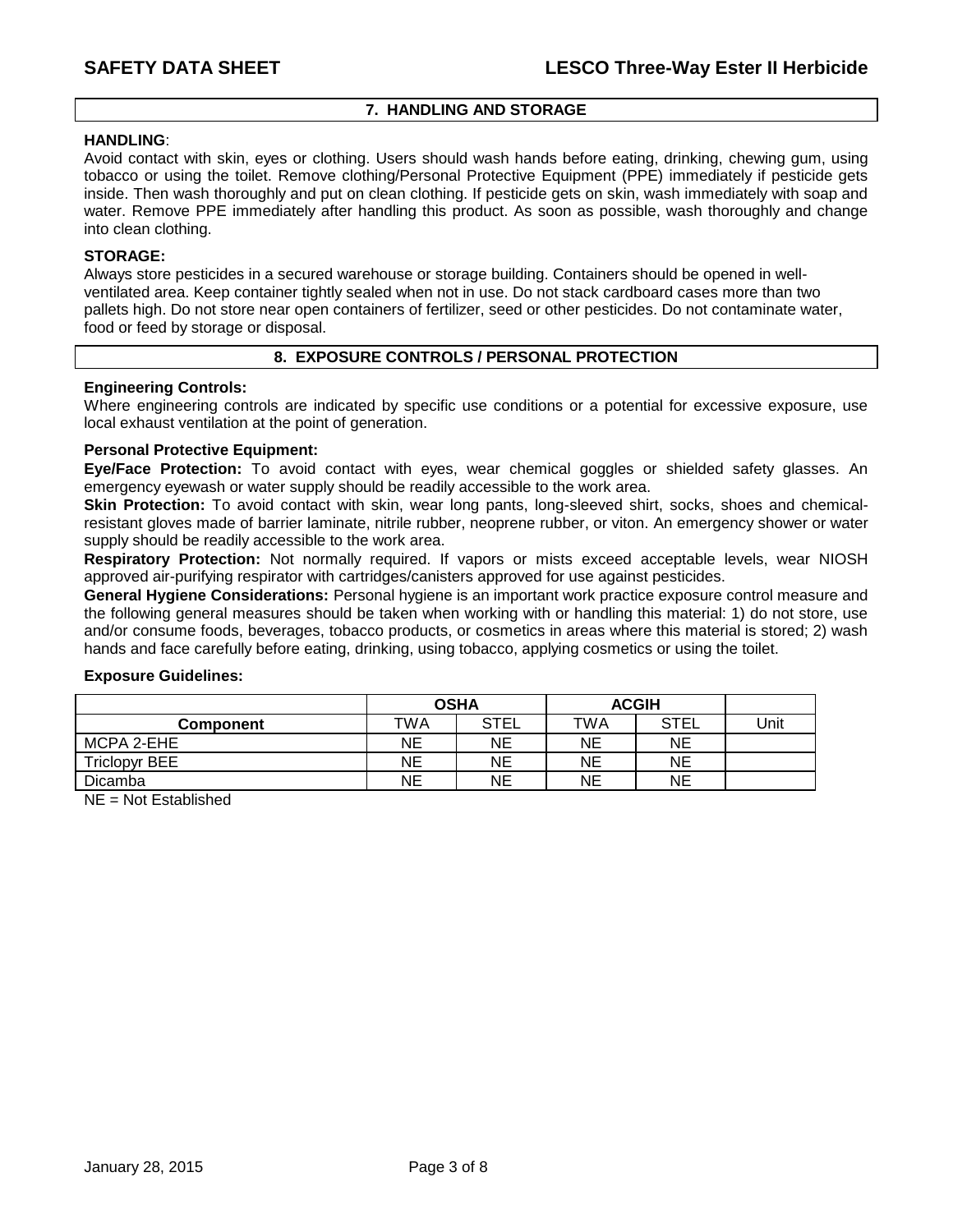#### **9. PHYSICAL AND CHEMICAL PROPERTIES**

| Appearance:                                   | Amber liquid                    |
|-----------------------------------------------|---------------------------------|
| Odor:                                         | Aromatic hydrocarbon odor       |
| <b>Odor threshold:</b>                        | No data available               |
| pH:                                           | $2 - 3$                         |
| <b>Melting point/freezing point:</b>          | No data available               |
| Initial boiling point and boiling range       | No data available               |
| <b>Flash point:</b>                           | >230° F (110° C) Tag Closed Cup |
| <b>Evaporation rate:</b>                      | No data available               |
| Flammability (solid, gas):                    | No data available               |
| Upper/lower flammability or explosive limits: | No data available               |
| Vapor pressure:                               | No data available               |
| Vapor density:                                | No data available               |
| <b>Relative density:</b>                      | 1.016 g/cc @ 25° C              |
| Solubility(ies):                              | Emulsifiable                    |
| Partition coefficient: n-octanol/water:       | No data available               |
| <b>Autoignition temperature:</b>              | No data available               |
| <b>Decomposition temperature:</b>             | No data available               |
| <b>Viscosity:</b>                             | 17.59 cPs @ 25° C               |

**Note:** Physical data are typical values, but may vary from sample to sample. A typical value should not be construed as a guaranteed analysis or as a specification.

### **10. STABILITY AND REACTIVITY**

**Chemical Stability:** This material is stable under normal handling and storage conditions.

**Conditions to Avoid:** Excessive heat. Do not store near heat or flame.

**Incompatible Materials:** Strong oxidizing agents: bases and acids.

**Hazardous Decomposition Products:** Under fire conditions may produce gases such as hydrogen chloride and oxides of nitrogen and carbon.

**Hazardous Reactions:** Hazardous polymerization will not occur.

### **11. TOXICOLOGICAL INFORMATION**

**Potential Health Effects:**

**Likely Routes of Exposure:** Inhalation, ingestion, eye and skin contact.

**Eye Contact:** Causes moderate eye irritation. Vapors and mist may cause irritation**.**

**Skin Contact:** Moderately irritating. Overexposure by skin absorption may cause symptoms similar to those for ingestion.

**Ingestion:** Harmful if swallowed. May cause nausea, vomiting, abdominal pain, decreased blood pressure, muscle weakness, muscle spasms. The petroleum hydrocarbon component, if aspirated into the respiratory system during ingestion or vomiting, may cause mild or severe pulmonary injury, possibly progressing to death.

**Inhalation:** Low inhalation toxicity. May irritate the respiratory tract or cause dizziness. Overexposure to petroleum hydrocarbon component may cause irritation to respiratory tract, headaches, anesthesia, drowsiness, unconsciousness and other central nervous system effects, possibly including death.

**Medical Conditions Aggravated by Exposure:** Inhalation of product may aggravate existing chronic respiratory problems such as asthma, emphysema or bronchitis. Skin contact may aggravate existing skin disease.

### **Toxicological Data:**

Data from laboratory studies on this product are summarized below:

**Oral:** Rat LD<sub>50</sub>: 1,116 mg/kg **Dermal:** Rabbit LD<sub>50</sub>: 3,752 mg/kg

**Inhalation:** Rat 4-hr  $LC_{50}$ : >3.59 mg/l

**Eye Irritation:** Rabbit: Moderately irritating

**Skin Irritation: Rabbit: Mildly irritating** 

**Skin Sensitization:** Not a contact sensitizer in guinea pigs following repeated skin exposure.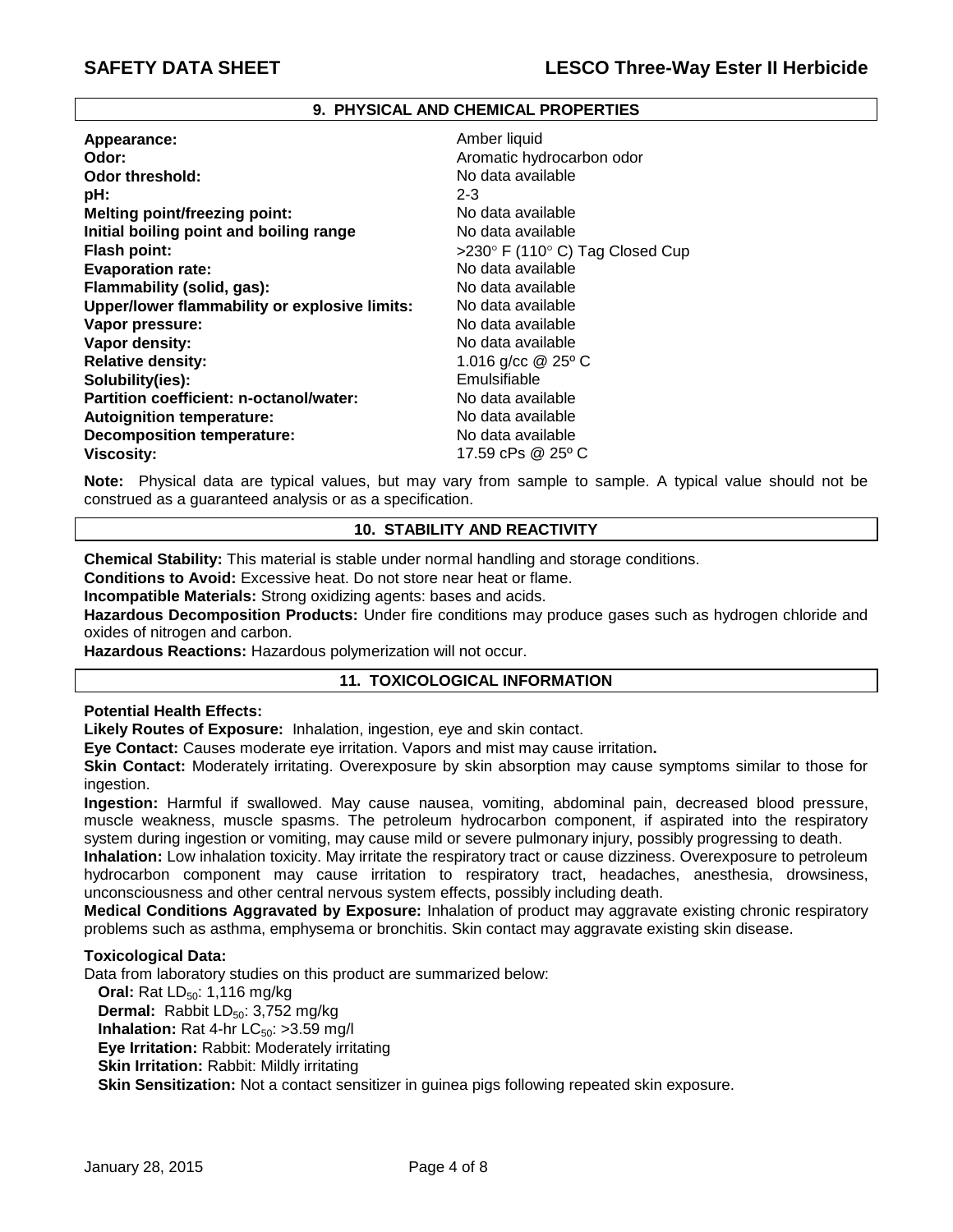**Subchronic (Target Organ) Effects:** Repeated overexposure to phenoxy herbicides may cause effects to liver, kidneys, blood chemistry, and gross motor function. Rare cases of peripheral nerve damage have been reported, but extensive animal studies have failed to substantiate these observations, even at high doses for prolonged periods. Excessive exposure to Triclopyr may cause liver or kidney effects. Repeated overexposure to dicamba may cause liver changes or a decrease in body weight.

**Carcinogenicity / Chronic Health Effects:** The International Agency for Research on Cancer (IARC) lists exposure to chlorophenoxy herbicides as a class 2B carcinogen, the category for limited evidence for carcinogenicity in humans. However, newer rat and mouse lifetime feeding studies did not show carcinogenic potential for MCPA. Triclopyr did not cause cancer in laboratory studies. Dicamba did not cause cancer in longterm animals studies. The U.S. EPA has given triclopyr and dicamba a Class D classification (not classifiable as to human carcinogenicity).

**Reproductive Toxicity:** MCPA studies in laboratory animals have shown testicular effects and lower male fertility. For triclopyr, in laboratory animal studies, effects on reproduction have been seen only at doses that produced significant toxicity to the parent animals. Dicamba did not interfere with fertility in reproduction studies in laboratory animals.

**Developmental Toxicity:** MCPA studies in laboratory animals have shown decreased fetal body weights and delayed development in the offspring at doses toxic to mother animals. For triclopyr, birth defects are unlikely. Even exposures having an adverse effect on the mother should have no effect on the fetus. Animal tests with dicamba have not demonstrated developmental effects.

**Genotoxicity:** There have been some positive and some negative studies, but the weight of evidence is that MCPA is not mutagenic. Animal tests with triclopyr did not demonstrate mutagenic effects. Animal tests with dicamba did not demonstrate mutagenic effects.

### **Assessment Carcinogenicity:**

This product contains substances that are considered to be probable or suspected human carcinogens as follows:

|                          | <b>Regulatory Agency Listing As Carcinogen</b> |      |            |      |
|--------------------------|------------------------------------------------|------|------------|------|
| Component                | ACGIH                                          | IARC | <b>NTP</b> | OSHA |
| Chlorophenoxy Herbicides | No                                             | 2Β   | No         | No   |

## **12. ECOLOGICAL INFORMATION**

## **Environmental Hazards:**

Drift and runoff may be hazardous to aquatic organisms in water adjacent to treated areas.

### **Ecotoxicity:**

| Data on MCPA 2-EHE:                     |                     |                                                      |                   |
|-----------------------------------------|---------------------|------------------------------------------------------|-------------------|
| 96-hour LC <sub>50</sub> Bluegill:      | $3.9 \text{ mg/l}$  | Bobwhite Quail Dietary LC <sub>50</sub> :            | >5,620 ppm        |
| 96-hour LC <sub>50</sub> Rainbow Trout: | $3.2 \text{ mg/l}$  | Mallard Duck 8-day Dietary LC <sub>50</sub> :        | >5,620 ppm        |
| 48-hour EC <sub>50</sub> Daphnia:       | $0.28$ mg/l         |                                                      |                   |
| Data on Triclopyr BEE:                  |                     |                                                      |                   |
| 96-hour LC <sub>50</sub> Bluegill:      | $0.36 \text{ mg/l}$ | Bobwhite Quail Oral LD <sub>50</sub> :               | 735 mg/kg         |
| 96-hour LC <sub>50</sub> Rainbow Trout: | $0.65$ mg/l         | Bobwhite Quail 8-day Dietary LC <sub>50</sub> :      | 5,401 ppm         |
| 48-hour EC <sub>50</sub> Daphnia:       | 10.1 $mg/l$         | Mallard Duck 8-day Dietary LC <sub>50</sub> :        | >5,401 ppm        |
| Data on Dicamba:                        |                     |                                                      |                   |
| 96-hour LC <sub>50</sub> Bluegill:      | $135 \text{ m}$ g/l | Bobwhite Quail 8-day Dietary $LC_{50}$ : >10,000 ppm |                   |
| 96-hour LC <sub>50</sub> Rainbow Trout: | $135 \text{ ma/l}$  | Mallard Duck 8-day Dietary LC <sub>50</sub> :        | $>10,000$ ppm     |
| 48-hour EC <sub>50</sub> Daphnia:       | 110 mg/l            | 48-hour Honey Bee Contact LD <sub>50</sub> :         | $>100 \mu g/$ bee |
|                                         |                     |                                                      |                   |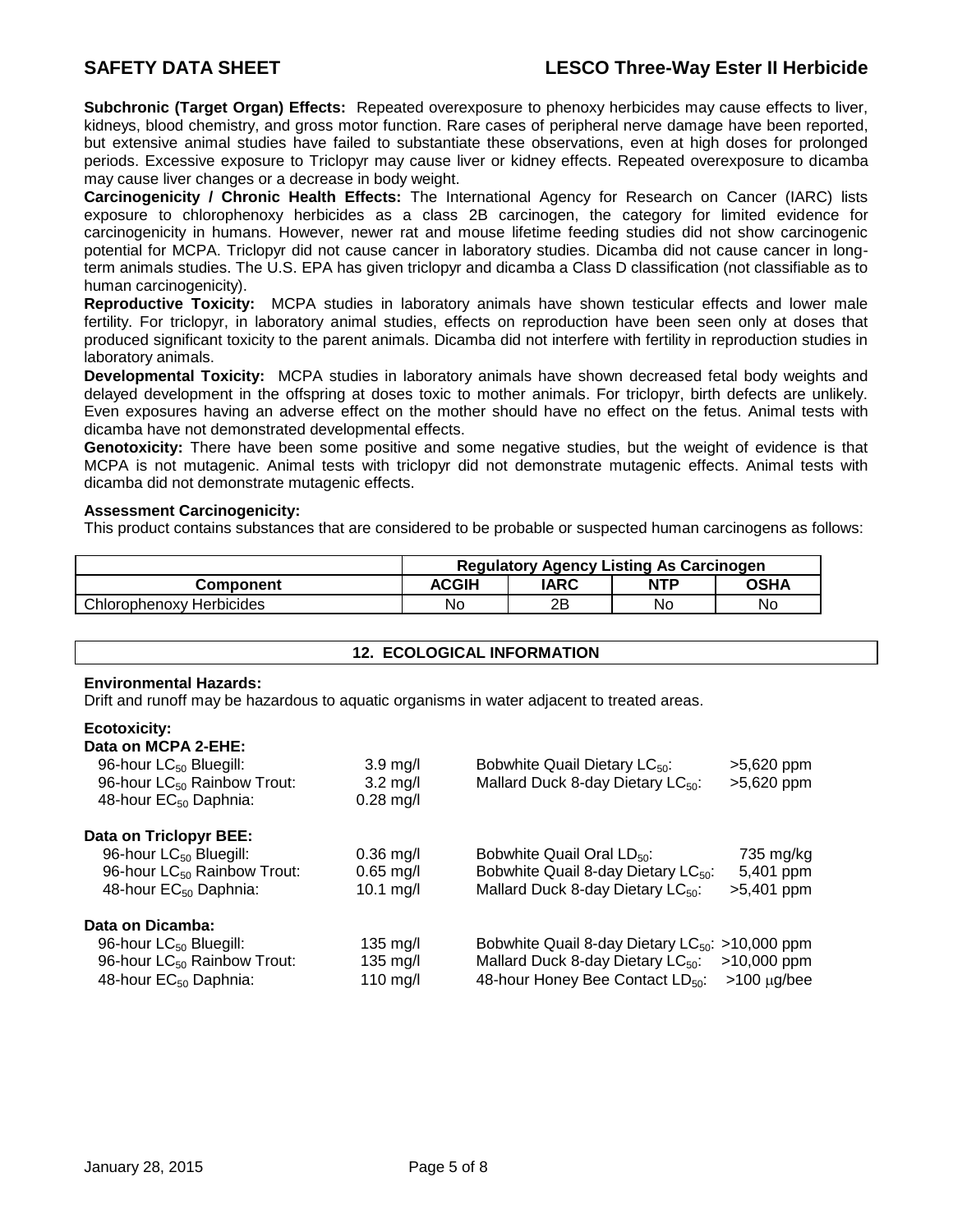## **Environmental Fate:**

MCPA 2-EHE is rapidly de-esterfied to parent MCPA acid in the environment. In soil, MCPA is microbially degraded with a typical half-life of approximately 10 to 14 days. In laboratory and field studies, Triclopyr BEE hydrolyzes to parent acid in the environment. Triclopyr is moderately persistent and mobile. In soil, the predominant degradation pathway is microbial and the average half-life is 30 days. Half-lives tend to be shorter in warm, moist soils with a high organic content. The predominant degradation pathway for triclopyr in water is photodegradation and the average half-life is one day. Initially, triclopyr BEE may bind to suspended organic particles or sediments in the water and while bound effectively lengthen the half-life in water. Dicamba has low bioaccumulation potential, is not persistent in soil, is highly mobile in soil and degrades rapidly.

## **13. DISPOSAL CONSIDERATIONS**

## **Waste Disposal Method:**

If container is damaged or if pesticide has leaked contain all spillage. Absorb and clean up all spilled material with granules or sand. Place in a closed labeled container for proper disposal. Wastes resulting from the use of this product may be disposed of on site or at an approved waste disposal facility.

### **Container Handling and Disposal:**

## **Residential:**

**Container Disposal:** Nonrefillable container. Do not reuse or refill this container. **If empty**: place in trash or offer for recycling if available. **If partly filled**: call your local solid waste agency for disposal instructions. Never place unused product down any indoor (including toilet) or outdoor (including sewer) drain.

## **Commercial:**

**Nonrefillable Containers 5 Gallons or Less:** Nonrefillable container. Do not reuse or refill this

container. Offer for recycling if available. Triple rinse container (or equivalent) promptly after emptying. **Triple rinse as follows:** Empty the remaining contents into application equipment or a mix tank and drain for 10 seconds after the flow begins to drip. Fill the container 1/4 full with water and recap. Shake for 10 seconds. Pour rinsate into application equipment or a mix tank or store rinsate for later use or disposal. Drain for 10 seconds after the flow begins to drip. Repeat this procedure two more times. Then offer for recycling or reconditioning, or puncture and dispose of in a sanitary landfill, or by other procedures approved by State and local authorities. Plastic containers are also disposable by incineration, or, if allowed by State and local authorities, by burning. If burned stay out of smoke.

**Nonrefillable containers larger than 5 gallons:** Nonrefillable container. Do not reuse or refill this container. Offer for recycling if available. If recycling or reconditioning not available, puncture and dispose of in a sanitary landfill, or by other procedures approved by State and local authorities. Plastic containers are also disposable by incineration, or, if allowed by State and local authorities, by burning. If burned stay out of smoke. Triple rinse or pressure rinse container (or equivalent) promptly after emptying. **Triple rinse as follows:** Empty the remaining contents into application equipment or a mix tank. Fill the container 1/4 full with water. Replace and tighten closures. Tip container on its side and roll it back and forth, ensuring at least one complete revolution, for 30 seconds. Stand the container on its end and tip it back and forth several times. Turn the container over onto its other end and tip it back and forth several times. Empty the rinsate into application equipment or a mix tank or store rinsate for later use or disposal. Repeat this procedure two more times. **Pressure rinse as follows:** Empty the remaining contents into application equipment or a mix tank and continue to drain for 10 seconds after the flow begins to drip. Hold container upside down over application equipment or mix tank or collect rinsate for later use or disposal. Insert pressure rinsing nozzle in the side of the container, and rinse at about 40 psi for at least 30 seconds. Drain for 10 seconds after the flow begins to drip.

## **OR**

**Refillable containers larger than 5 gallons:** Refillable container. Refill this container with pesticide only. Do not reuse this container for any other purpose. Cleaning the container before final disposal is the responsibility of the person disposing of the container. Cleaning before refilling is the responsibility of the refiller. To clean the container before final disposal, empty the remaining contents from this container into application equipment or a mix tank. Fill the container about 10% full with water. Agitate vigorously or recirculate water with the pump for two minutes. Pour or pump rinsate into application equipment or rinsate collection system. Repeat this rinsing procedure two more times.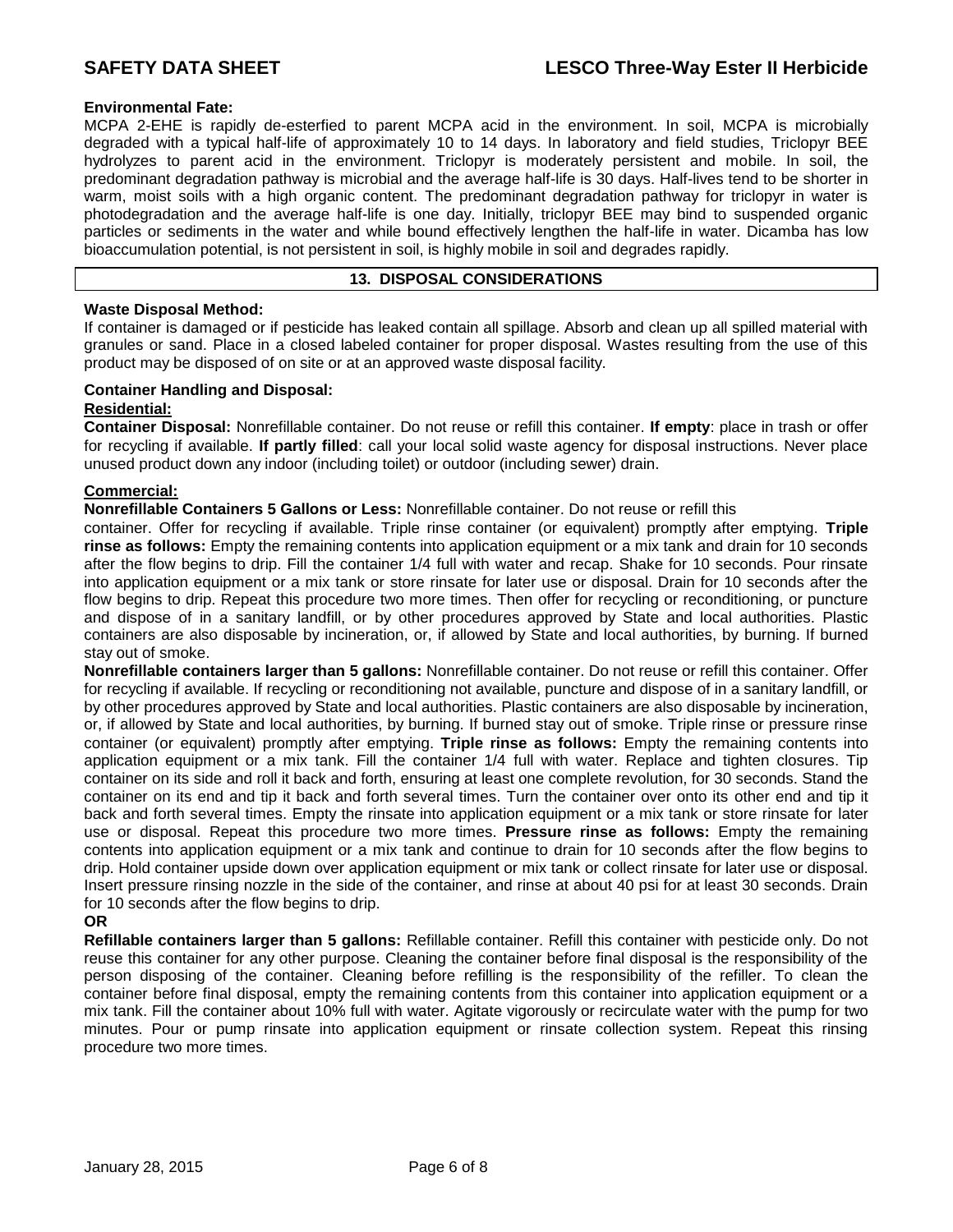## **14. TRANSPORTATION INFORMATION**

Follow the precautions indicated in Section 7: HANDLING AND STORAGE of this SDS.

#### **DOT:**

#### **119 gallons per complete package**

Non Regulated

### **≥ 119 gallons per complete package**

UN 3082, Environmentally hazardous substance, liquid, n.o.s. (Triclopyr BEE), 9, III, Marine Pollutant

#### **3,228 gallons per completed package**

UN 3082, Environmentally hazardous substance, liquid, n.o.s. (Dicamba), 9, III, RQ, Marine Pollutant

#### **IMDG**

UN 3082, Environmentally hazardous substance, liquid, n.o.s. (Triclopyr BEE), 9, III, Marine Pollutant

#### **IATA**

UN 3082, Environmentally hazardous substance, liquid, n.o.s. (Triclopyr BEE), 9, III, Marine Pollutant

## **15. REGULATORY INFORMATION**

## **EPA FIFRA INFORMATION**

This chemical is a pesticide product registered by the United States Environmental Protection Agency and is subject to certain labeling requirements under federal pesticide law. These requirements differ from the classification criteria and hazard information required for safety data sheets (SDS), and for workplace labels of non-pesticide chemicals. The hazard information required on the pesticide label is reproduced below. The pesticide label also includes other important information, including directions for use.

CAUTION. Causes moderate eye irritation. Harmful if swallowed or absorbed through skin. Avoid contact with skin, eyes or clothing. Wash thoroughly with soap and water after handling.

## **U.S. FEDERAL REGULATIONS**

**TSCA Inventory:** This product is exempted from TSCA because it is solely for FIFRA regulated use.

### **SARA Hazard Notification/Reporting:**

**Hazard Categories Under Criteria of SARA Title III Rules (40 CFR Part 370.66):** Immediate and Delayed

### **Section 313 Toxic Chemical(s):**

Dicamba (CAS No. 1918-00-9), 3.60% by weight in product Isooctyl (2-ethylhexyl) ester of 2-Methyl-4-chlorophenoxyacetic acid, expressed as MCPA (CAS 94-74-6), 36.0% equivalent by weight in product

### **Reportable Quantity (RQ) under U.S. CERCLA:**

Dicamba (CAS No. 1918-00-9) 1,000 pounds

#### **RCRA Waste Code:**

Under RCRA, it is the responsibility of the product user to determine at the time of disposal, whether a material containing the product or derived from the product should be classified as a hazardous waste.

#### **State Information:**

Other state regulations may apply. Check individual state requirements.

**California Proposition 65:** Not Listed.